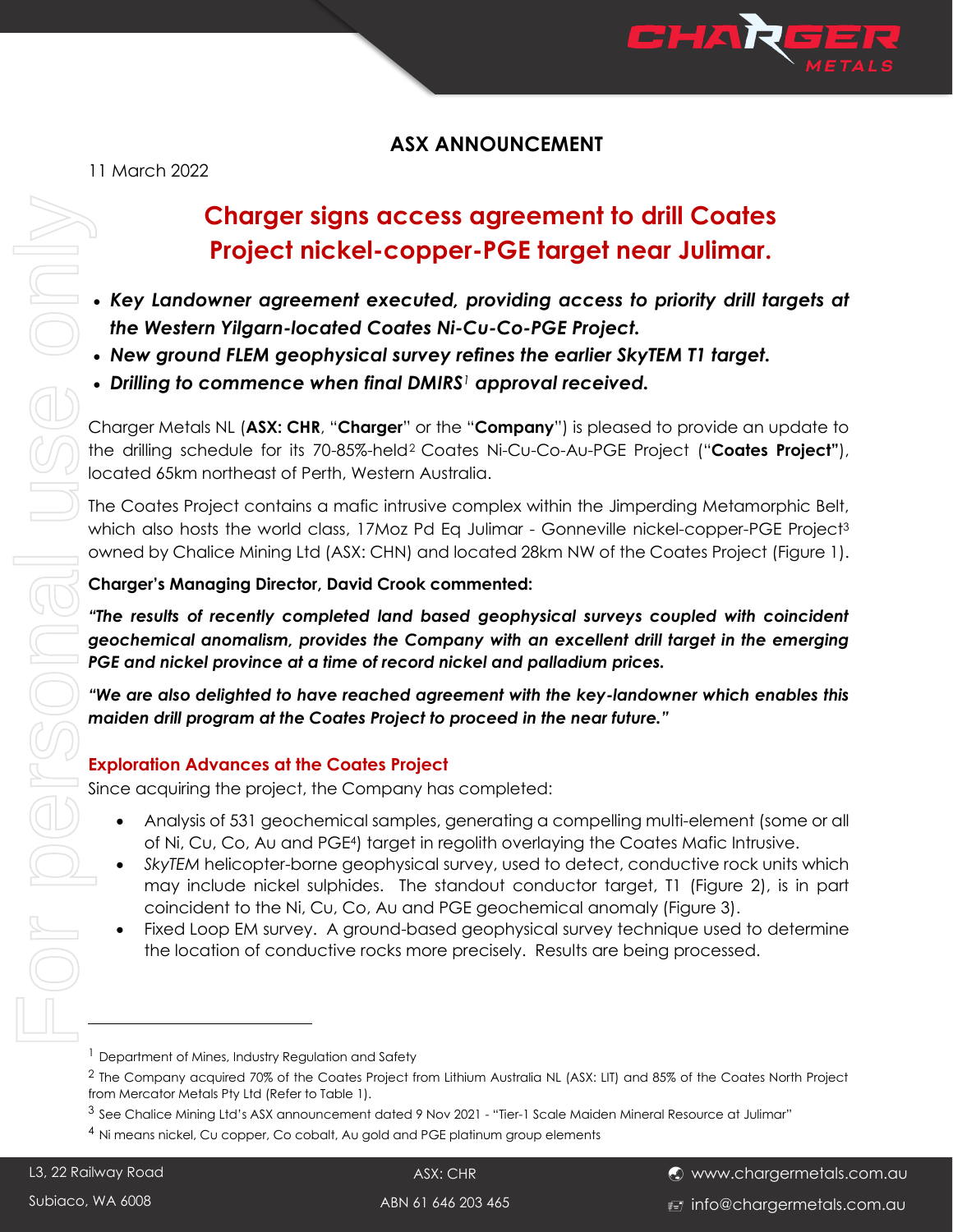



*Figure 1: Location plan of the Coates Project overlain on an image of processed regional aeromagnetic* data. The Coates project is approximately 20km southeast of the Julimar Project (Chalice Mining Limited *ASX: CHN).*

#### **The Coates Project T1 target is now ready to be drilled**

T1 stands out as an extensive and compelling target, when aspects of geology, geochemistry and geophysics are drawn together, and it is drill ready.

The Company is working through the program of work permits with the DMIRS, and approval is expected within the coming weeks.

Initially, five diamond core drill holes are planned to test conductive rocks for economic grades of Ni, Cu, Co, Au and PGE (Figure 3.)

The Company is continuing its program of social, and environmental stakeholder engagement.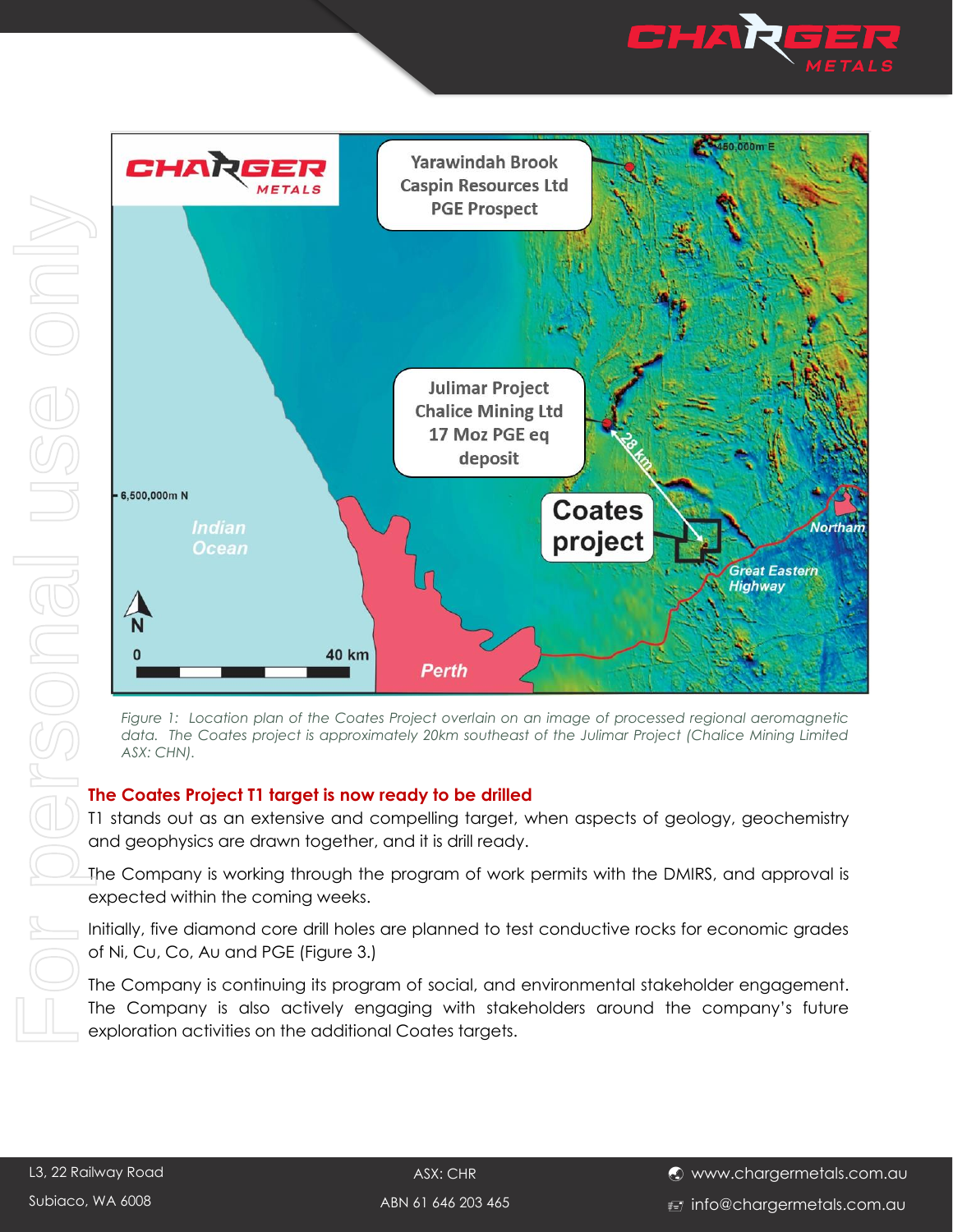



*Figure 2: The High Moment (HM) Channel 30 Z-Component image showing 22 priority targets, including Target T1. Anomaly ranking: Red diamonds - high, orange – medium, green – low rank.<sup>5</sup>*



*Figure 3: Coates Ni-Cu-Co-PGE Project summarising the T1target information and proposed drill hole locations.*

ASX: CHR ABN 61 646 203 465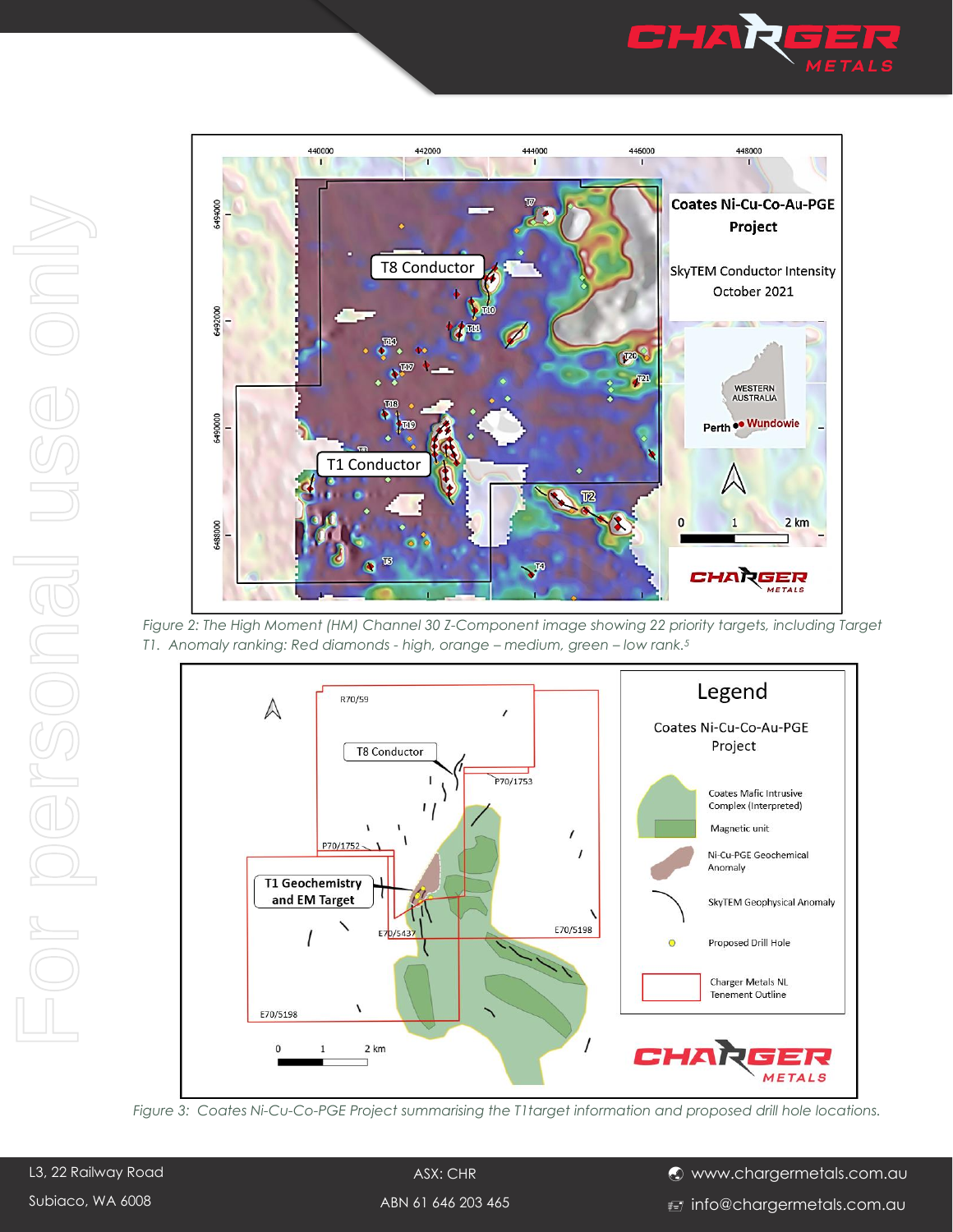

Authorised for release by the Board.

Managing Director **Company Secretary** Mobile +61 427 916 974 Telephone +618 david.crook@chargermetals.com.au admin@chargermetals.com.au

#### **David Crook Jonathan Whyte**

### **About Charger Metals NL**

Charger Metals NL is a recently listed exploration company targeting battery-component and precious metals in politically stable jurisdictions

### **Lake Johnston Lithium and Gold Project WA (Charger 70%-100%).**

The Lake Johnston Project includes the Medcalf Spodumene discovery and much of the Mount Day lithium caesium tantalum (LCT) pegmatite field. The region has attracted considerable interest for LCT Pegmatite mineralisation due to its proximity to the large Earl Grey lithium deposit (owned by Wesfarmers Limited and SQM of Chile), located approximately 70 km west of this project. A major 7,116 sites soil geochemical sampling program has been undertaken at the Mt Day Prospect in addition to completed sampling at the Medcalf Prospect. Samples are in the laboratory awaiting analysis. The strike extent of the sampling at Mt Day and Medcalf Prospects is 23 km and 9 km respectively.

### **Bynoe Lithium and Gold Project, NT (Charger 70%).**

The Bynoe Project occurs within the Litchfield Pegmatite Field, Northern Territory. The Project is surrounded by the extremely large tenement holdings of Core Lithium Limited's (ASX: CXO) Finnis Lithium Project. The Finnis Lithium Project is at a very advanced stage of development having had completed a definitive Feasibility Study in April 2019.

Charger's targeting suggests Bynoe contains a very large lithium system at its Bynoe Lithium Project. Geochemistry and aeromagnetic programs completed by Charger, combined with publicly available drilling information provided to the market by Core Lithium Ltd (ASX: CXO), suggests multiple swarms of lithium-caesium-tantalum (LCT) pegmatites that extend from the adjacent Finniss Lithium Project into the Bynoe the Project. Geochemistry results highlight two large LCT pegmatite target zones, with significant strike lengths of 8km at Megabucks and 3.5km at 7-Up. Numerous drill-ready lithium targets have been identified within each pegmatite zone.

Planning and permitting for the maiden drill programme at Bynoe is advancing well.

ASX: CHR

<sup>5</sup> See Charger Metals NL ASX announcement dated 14 October 2021 - "SkyTEM aerial survey confirms prospective nickel-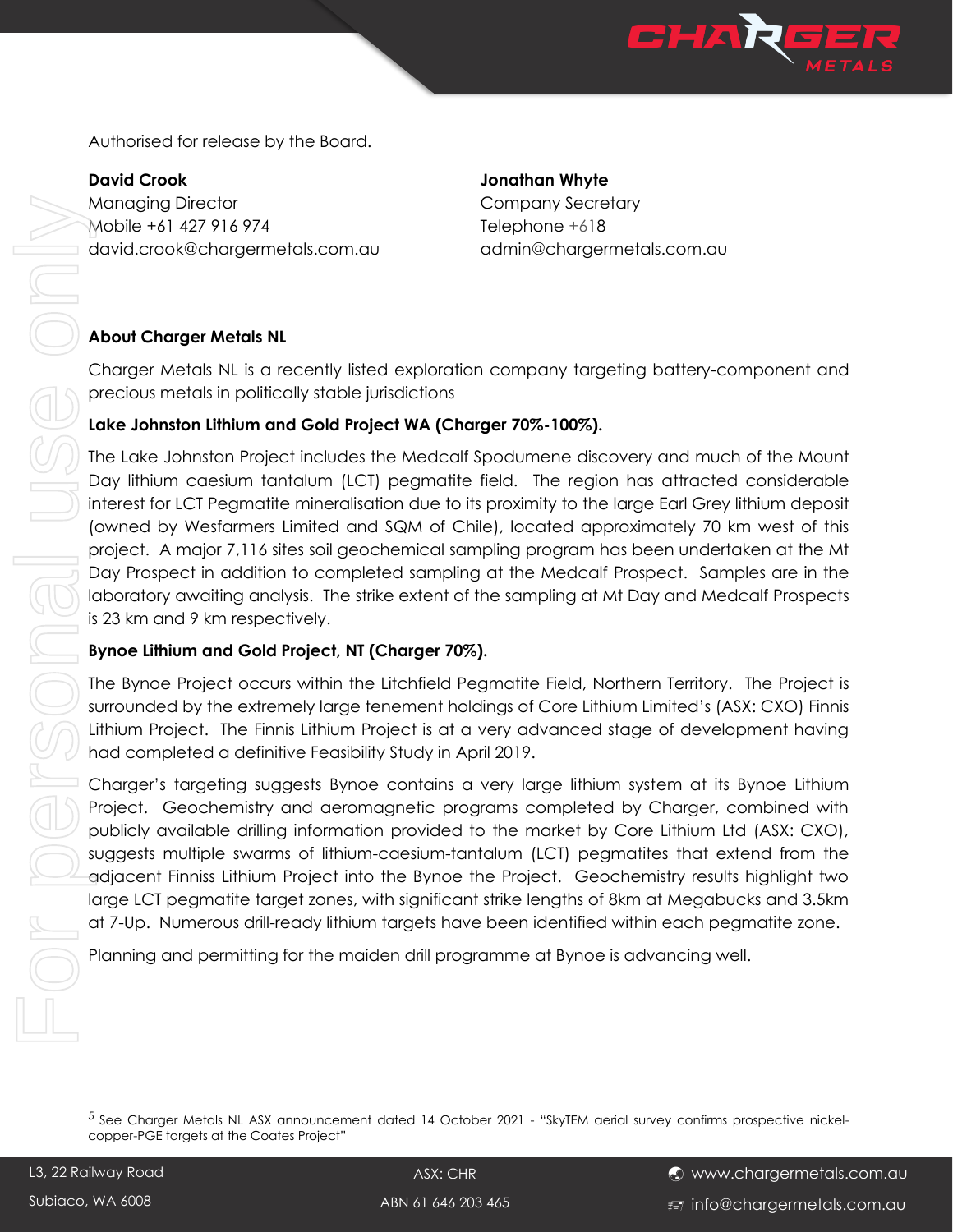



#### **Competent Person Statement – Exploration Strategy**

The information in this announcement that relates to exploration strategy and results is based on information provided to and compiled by geologist David Crook BSc GAICD who is a Member of The Australian Institute of Mining and Metallurgy and the Australian Institute of Geoscientists. Mr Crook is Managing Director of Charger Metals NL.

Mr Crook has sufficient experience which is relevant to the style of mineralisation and exploration processes as reported herein to qualify as a Competent Person as defined in the 2012 Edition of the 'Australasian Code for Reporting of Exploration Results, Mineral Resources and Ore Reserves'.

The information in this announcement that relates to Geophysical interpretations was provided to ASX on 14 October 2021 - "SkyTEM aerial survey confirms prospective nickel-copper-PGE targets at the Coates Project, which included JORC table 1. Charger confirms that it is not aware of any new information or data that materially affects the information included in this announcement and that all material assumptions and technical parameters underpinning the exploration results continue to apply and have not materially changed. The Company confirms that the form and context in which the Competent Person's findings are presented have not been materially modified from the original market announcement.

Mr Crook consents to the inclusion in this announcement of the information contained herein, in the form and context in which it appears.

#### **Forward looking statements**

This announcement may contain certain "forward looking statements" which may not have been based solely on historical facts, but rather may be based on the Company's current expectations about future events and results. Where the Company expresses or implies an expectation or belief as to future events or results, such expectation or belief is expressed in good faith and believed to have a reasonable basis.

However, forward looking statements are subject to risks, uncertainties, assumptions, and other factors which could cause actual results to differ materially from future results expressed, projected or implied by such forward looking statements. Such risks include, but are not limited to exploration risk, Resource risk, metal price volatility,